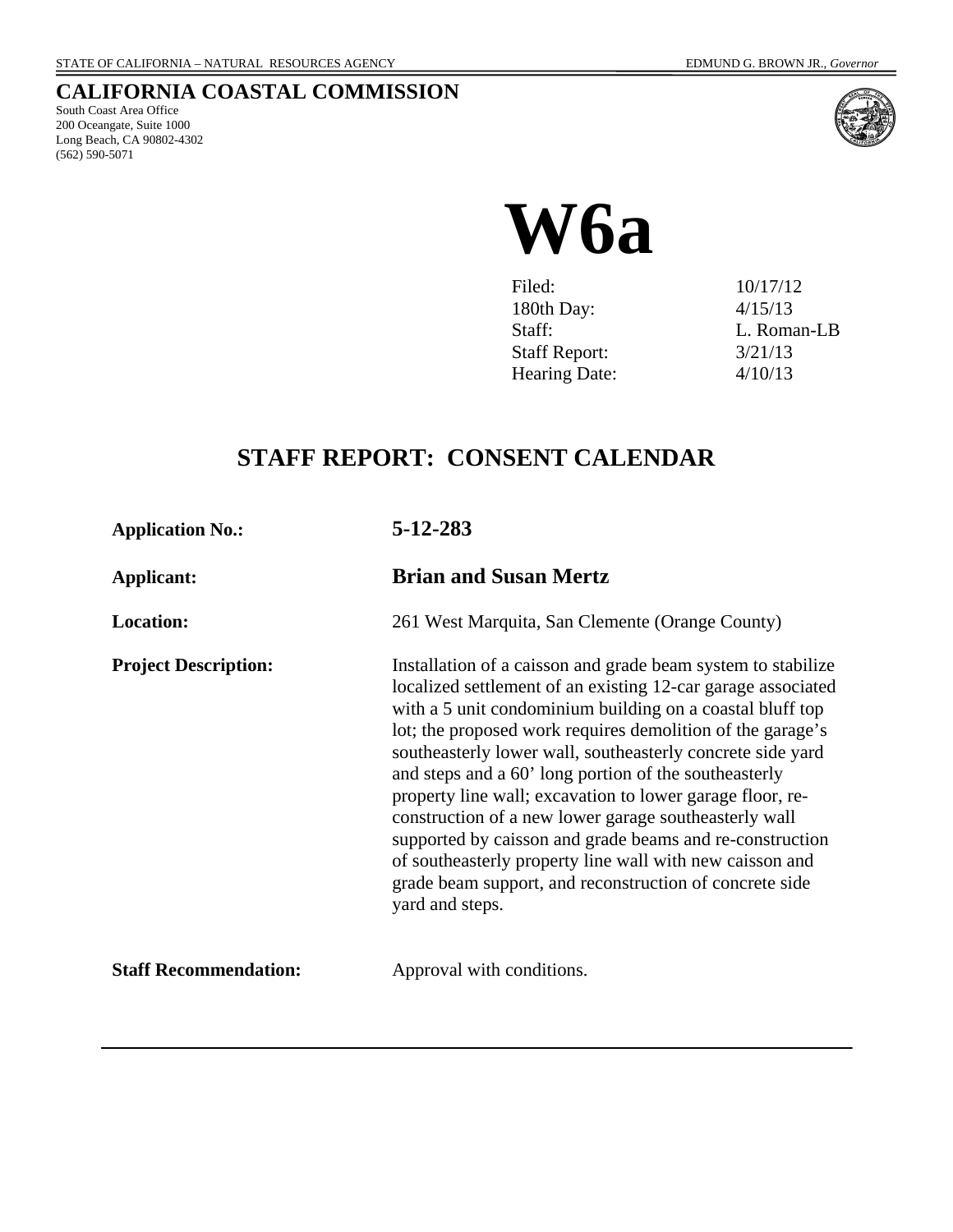## **SUMMARY OF STAFF RECOMMENDATION**

The applicant proposes to construct a caisson and grade-beam supported retaining wall system to protect an existing structure (12-car garage) associated with a 5-unit condominium structure on a coastal bluff top lot. The applicant proposes installation of a caisson and grade beam system to stabilize localized settlement of an existing structure (12-car garage associated with a 5 unit condominium building) on a coastal bluff top lot. The proposed work is along the site's southeasterly property line retaining wall and the flatwork (concrete side yard/access area) and steps between to the southeasterly property line and the garage's southeasterly lower wall where localized settlement has occurred.

The proposed project components include demolition of a 60-foot long portion of the existing southeasterly property line retaining wall and reconstruct the retaining wall with new caisson and grade beam support system; demolition of the garage's southeasterly lower wall, excavate to lower the garage floor and re-construct a new lower garage southeasterly wall supported by a caisson and grade beam system; demolition and re-construction of concrete flatwork and steps along this concrete side yard/access area and install new sub-drains directing surface runoff to the street.

The proposed work is along the southeast property line abutting an adjacent residential development at 259 West Marquita; it is not on the west facing bluff side of the lot and therefore will not be visible from the public beach below. The new caisson supported retaining wall to stabilize the portion of the lot adjacent to the 12-car garage is proposed to be setback 10 feet from the bluff edge along the 80 foot contour line.

Major Coastal Act issues associated with this project include potential adverse impacts to water quality and risks and hazards associated to development on a coastal bluff top lot, to address these potential adverse impacts the Commission staff is recommending **Conformance with Geotechnical Recommendations; Construction BMPs; Staging Area for Construction, Future Improvements; Future Foundation/Subsurface Structure Exposure Plans; Assumption of Risk, Waiver of Liability and Indemnity; and a Deed Restriction.**

Commission staff recommends **approval** of coastal development permit application 5-12-283, as conditioned.

Section 30600(c) of the Coastal Act provides for the issuance of coastal development permits directly by the Commission in regions where the local government having jurisdiction does not have a certified Local Coastal Program. The City of San Clemente only has a certified Land Use Plan and has not exercised the options provided in 30600(b) or 30600.5 to issue its own permits. Therefore, the Coastal Commission is the permit issuing entity and the standard of review is Chapter 3 of the Coastal Act. The certified Land Use Plan may be used for guidance.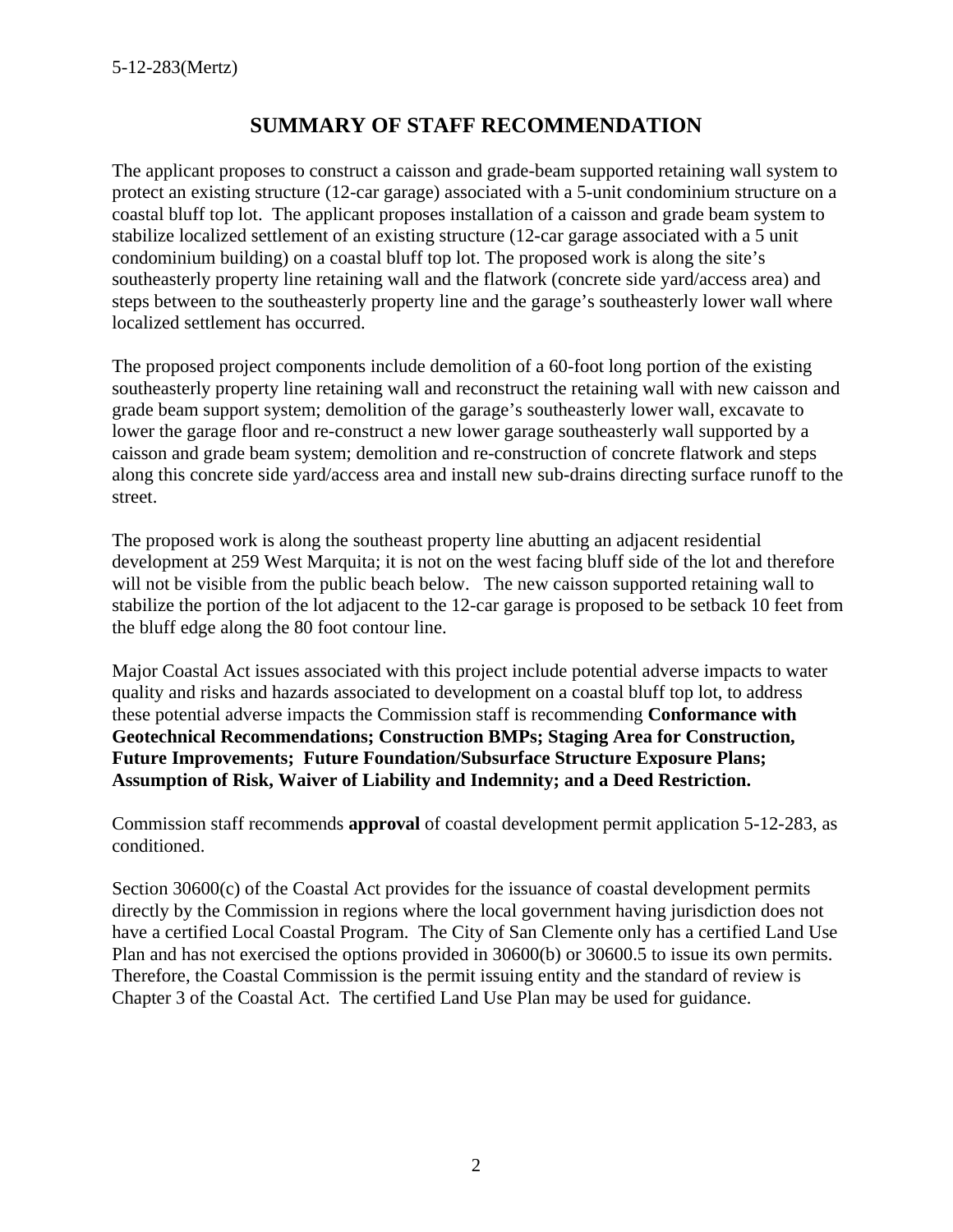## **TABLE OF CONTENTS**

## **APPENDICES**

Appendix A – Substantive File Documents

### **EXHIBITS**

Exhibit 1 – Area Map Exhibit  $2 -$  Aerial Photo Exhibit 3 – Project Plans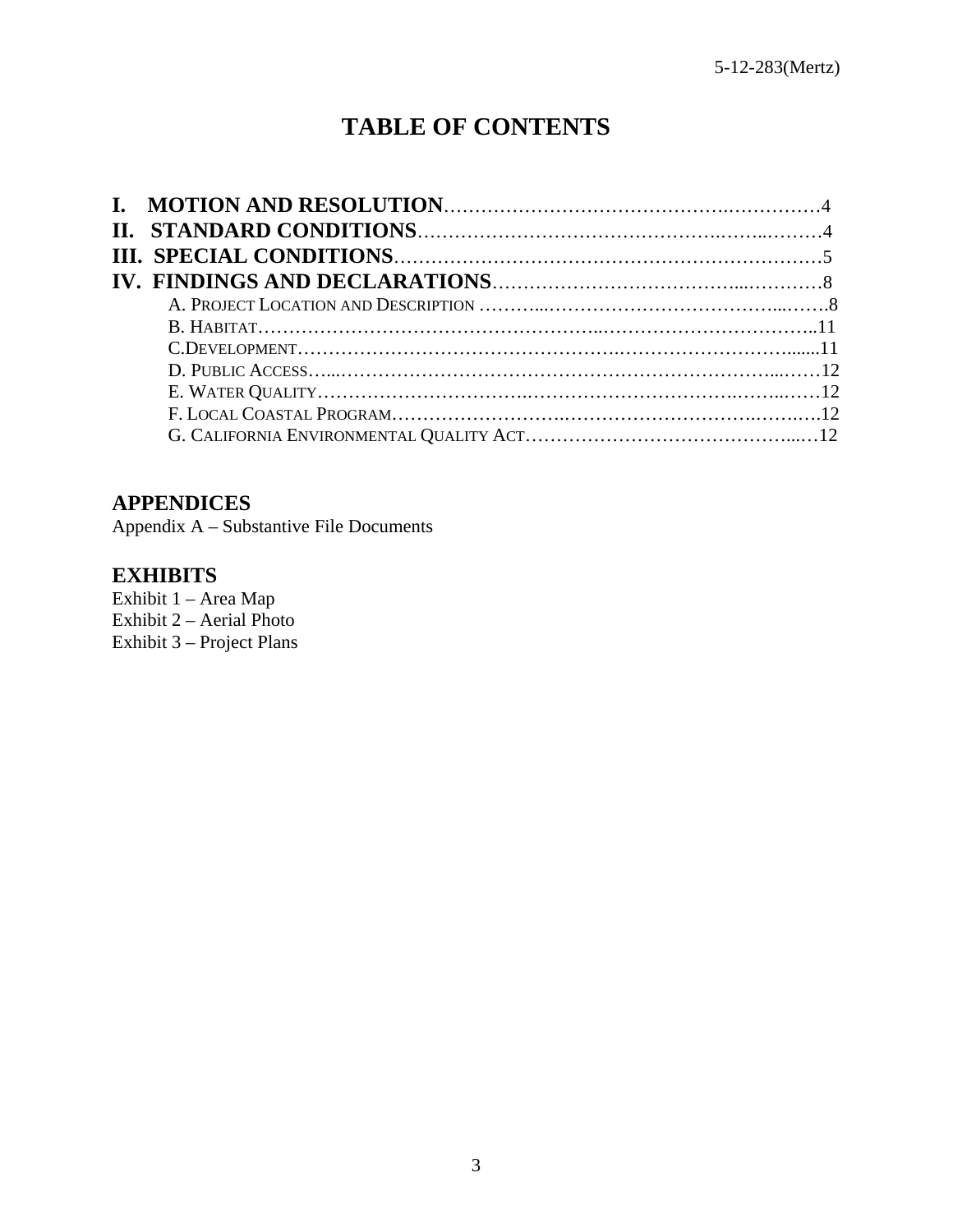#### **I. MOTION AND RESOLUTION**

#### **Motion:**

*I move that the Commission approve the Coastal Development Permit Applications included in the consent calendar in accordance with the staff recommendations.* 

Staff recommends a **YES** vote. Passage of this motion will result in approval of all the permits included on the consent calendar. The motion passes only by affirmative vote of a majority of the Commissioners present.

#### **Resolution:**

*The Commission hereby approves a coastal development permit for the proposed development and adopts the findings set forth below on grounds that the development as conditioned will be in conformity with the policies of Chapter 3 of the Coastal Act and will not prejudice the ability of the local government having jurisdiction over the area to prepare a Local Coastal Program conforming to the provisions of Chapter 3. Approval of the permit complies with the California Environmental Quality Act because either 1) feasible mitigation measures and/or alternatives have been incorporated to substantially lessen any significant adverse effects of the development on the environment, or 2) there are no further feasible mitigation measures or alternatives that would substantially lessen any significant adverse impacts of the development on the environment.* 

#### **II. STANDARD CONDITIONS**

This permit is granted subject to the following standard conditions:

- 1. **Notice of Receipt and Acknowledgment.** The permit is not valid and development shall not commence until a copy of the permit, signed by the permittee or authorized agent, acknowledging receipt of the permit and acceptance of the terms and conditions, is returned to the Commission office.
- 2. **Expiration.** If development has not commenced, the permit will expire two years from the date on which the Commission voted on the application. Development shall be pursued in a diligent manner and completed in a reasonable period of time. Application for extension of the permit must be made prior to the expiration date.
- 3. **Interpretation.** Any questions of intent or interpretation of any condition will be resolved by the Executive Director or the Commission.
- 4. **Assignment.** The permit may be assigned to any qualified person, provided assignee files with the Commission an affidavit accepting all terms and conditions of the permit.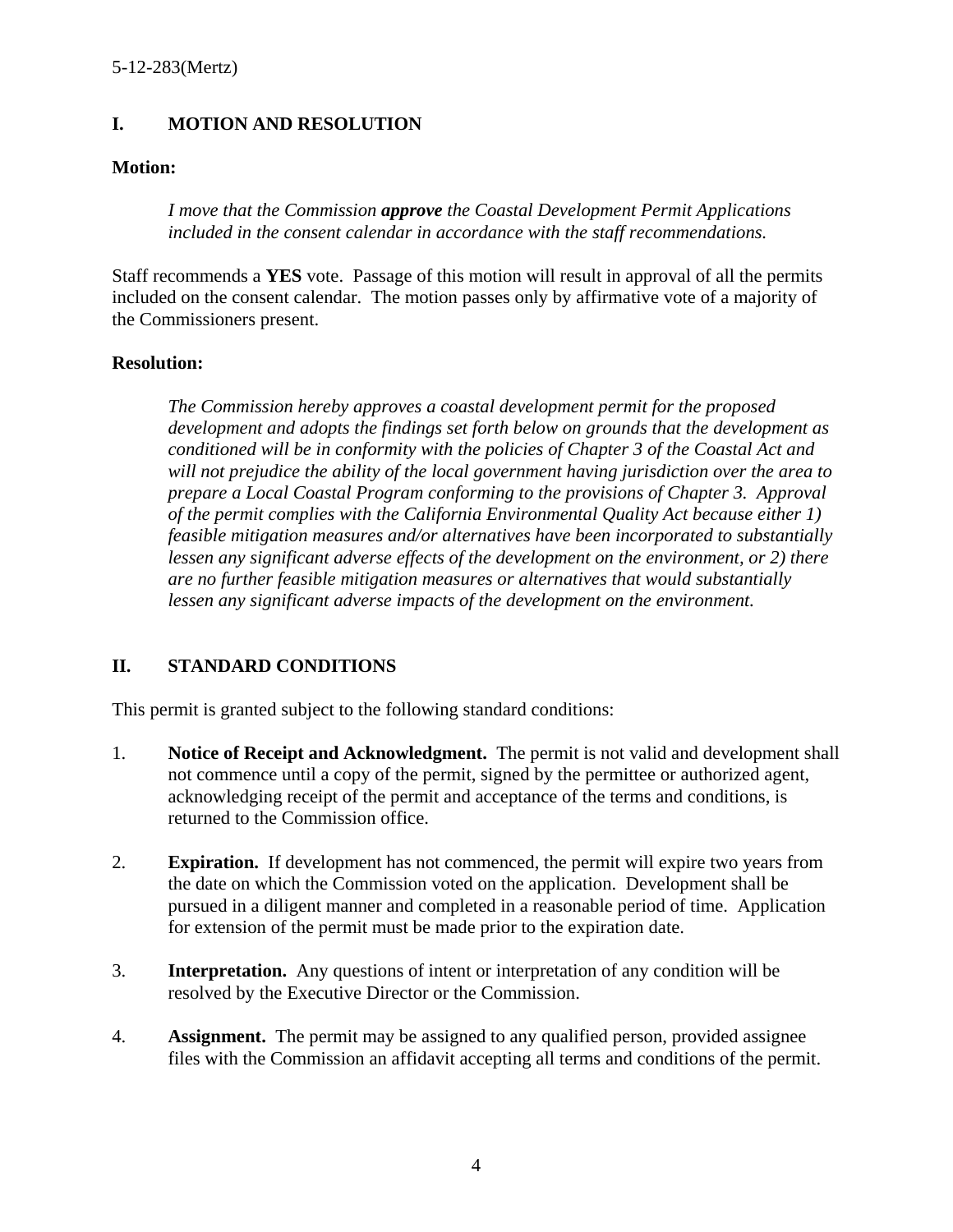5. **Terms and Conditions Run with the Land.** These terms and conditions shall be perpetual, and it is the intention of the Commission and the permittee to bind all future owners and possessors of the subject property to the terms and conditions.

#### **III. SPECIAL CONDITIONS**

This permit is granted subject to the following special conditions:

1. **Conformance with Geotechnical Recommendations.** PRIOR TO ISSUANCE OF THE COASTAL DEVELOPMENT PERMIT, the applicant shall submit, for the Executive Director's review and approval, two copies of the proposed plans with evidence that an appropriately licensed professional has reviewed and approved all final design and construction plans and certified that each of those final plans is consistent with all the recommendations contained in in the submitted geologic report "Updated Geotechnical Report for Proposed Stabilization of Southeasterly Lower Garage Wall, Adjacent Southeasterly Side Yard/Access Area and Portions of Southeasterly Property Line Wall, "Sea Bluffs" Five-Unit Apartment Building Property, 261 West Avenida Marquita, San Clemente, CA 92672; by Peter and Associates signed Lan N. Pham, P.E. (RGE 686) and Stephen B. Peter, P.E. (RCE 38623) dated June 5, 2012.

The applicants shall undertake development in accordance with the approved final plans. Any proposed changes to the approved final plans shall be reported to the Executive Director. No changes to the approved final plans shall occur without a Commission amendment unless the Executive Director determines that no amendment is legally required.

- 2. **Storage of Construction Materials, Mechanized Equipment and Removal of Construction Debris.** The permittee shall comply with the following construction-related requirements:
	- (a) No demolition or construction materials, debris, or waste shall be placed or stored where it may enter sensitive habitat, receiving waters or a storm drain, or be subject to wave, wind, rain, or tidal erosion and dispersion.
	- (b) No demolition or construction equipment, materials, or activity shall be placed in or occur in any location that would result in impacts to environmentally sensitive habitat areas, streams, wetlands or their buffers.
	- (c) Any and all debris resulting from demolition or construction activities shall be removed from the project site within 24 hours of completion of the project.
	- (d) Demolition or construction debris and sediment shall be removed from work areas each day that demolition or construction occurs to prevent the accumulation of sediment and other debris that may be discharged into coastal waters.
	- (e) All trash and debris shall be disposed in the proper trash and recycling receptacles at the end of every construction day.
	- (f) The applicant shall provide adequate disposal facilities for solid waste, including excess concrete, produced during demolition or construction.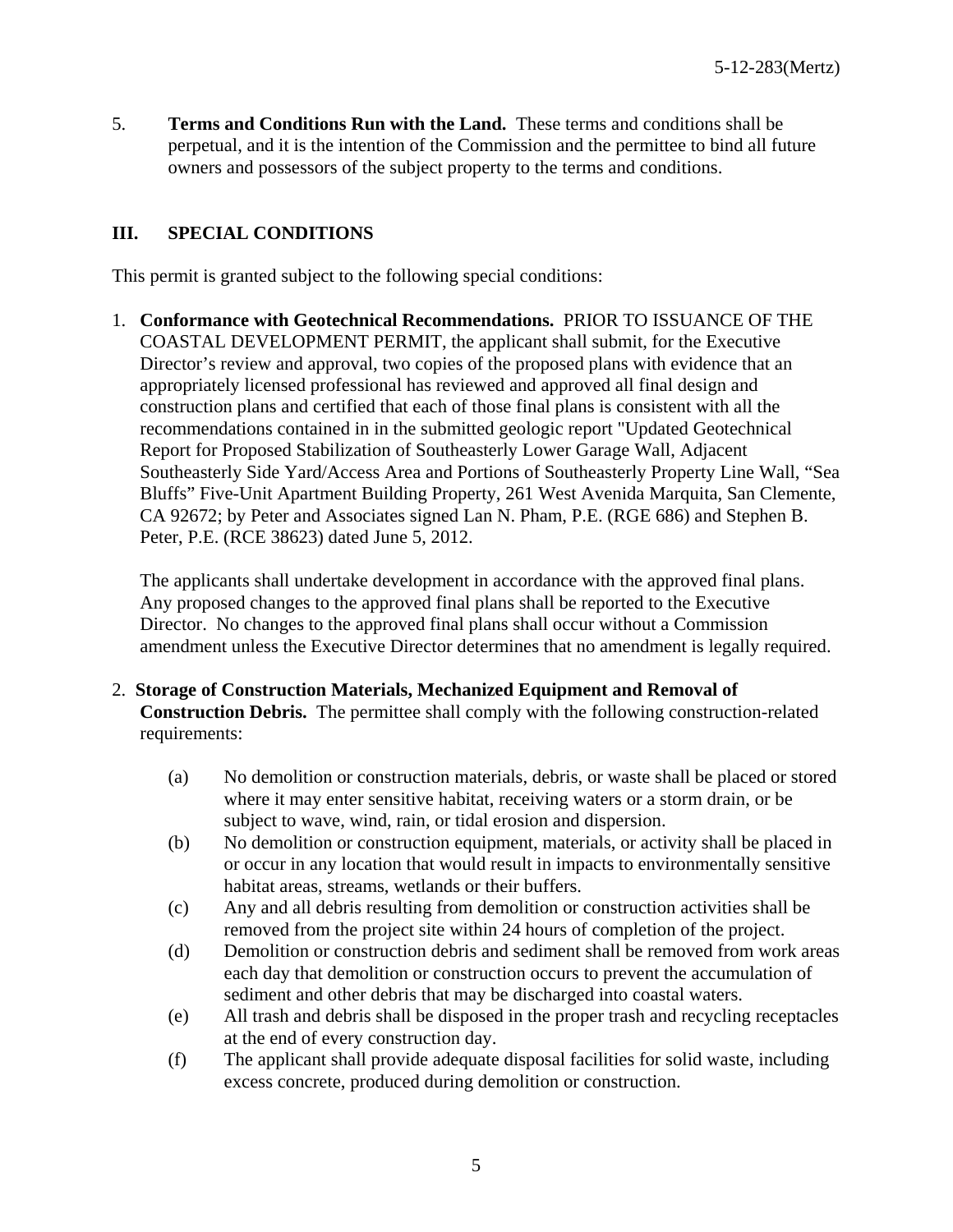- (g) Debris shall be disposed of at a legal disposal site or recycled at a recycling facility. If the disposal site is located in the coastal zone, a coastal development permit or an amendment to this permit shall be required before disposal can take place unless the Executive Director determines that no amendment or new permit is legally required.
- (h) All stock piles and construction materials shall be covered with a sheeting material that will prevent dispersal of the stock pile and construction materials, enclosed on all sides, and shall be located as far away as possible from drain inlets and any waterway, and shall not be stored in contact with the soil.
- (i) Machinery and equipment shall be maintained and washed in confined areas specifically designed to control runoff and contaminants. Thinners or solvents shall not be discharged into sanitary or storm sewer systems.
- (j) The discharge of any hazardous materials into any receiving waters shall be prohibited.
- (k) Spill prevention and control measures shall be implemented to ensure the proper handling and storage of petroleum products and other construction materials. Measures shall include a designated fueling and vehicle maintenance area with appropriate berms and protection to prevent any spillage of gasoline or related petroleum products or contact with runoff. The area shall be located as far away from the receiving waters and storm drain inlets as possible.
- (l) Best Management Practices (BMPs) and Good Housekeeping Practices (GHPs) designed to prevent spillage and/or runoff of demolition or construction-related materials, and to contain sediment or contaminants associated with demolition or construction activity, shall be implemented prior to the on-set of such activity
- (m) All BMPs shall be maintained in a functional condition throughout the duration of construction activity.
- 3. **Staging Area for Construction.** PRIOR TO ISSUANCE OF THE COASTAL DEVELOPMENT PERMIT, the applicant shall submit a plan for the review and approval of the Executive Director which indicates that the construction staging area(s) and construction corridor(s) will avoid impacts to public access, to beach areas or to sensitive habitat areas.
	- 1. The plan shall demonstrate that:
		- (a) Construction equipment or activity shall not occur outside the staging or storage area
		- (b) Public parking areas shall not be used for staging or storage of equipment
		- (c) Habitat areas shall not be used as staging or storage areas
	- 2. The plan shall include, at a minimum, the following components:
		- (a) A site plan that depicts:
			- (1) Limits of the staging area(s)
			- (2) Construction corridor(s)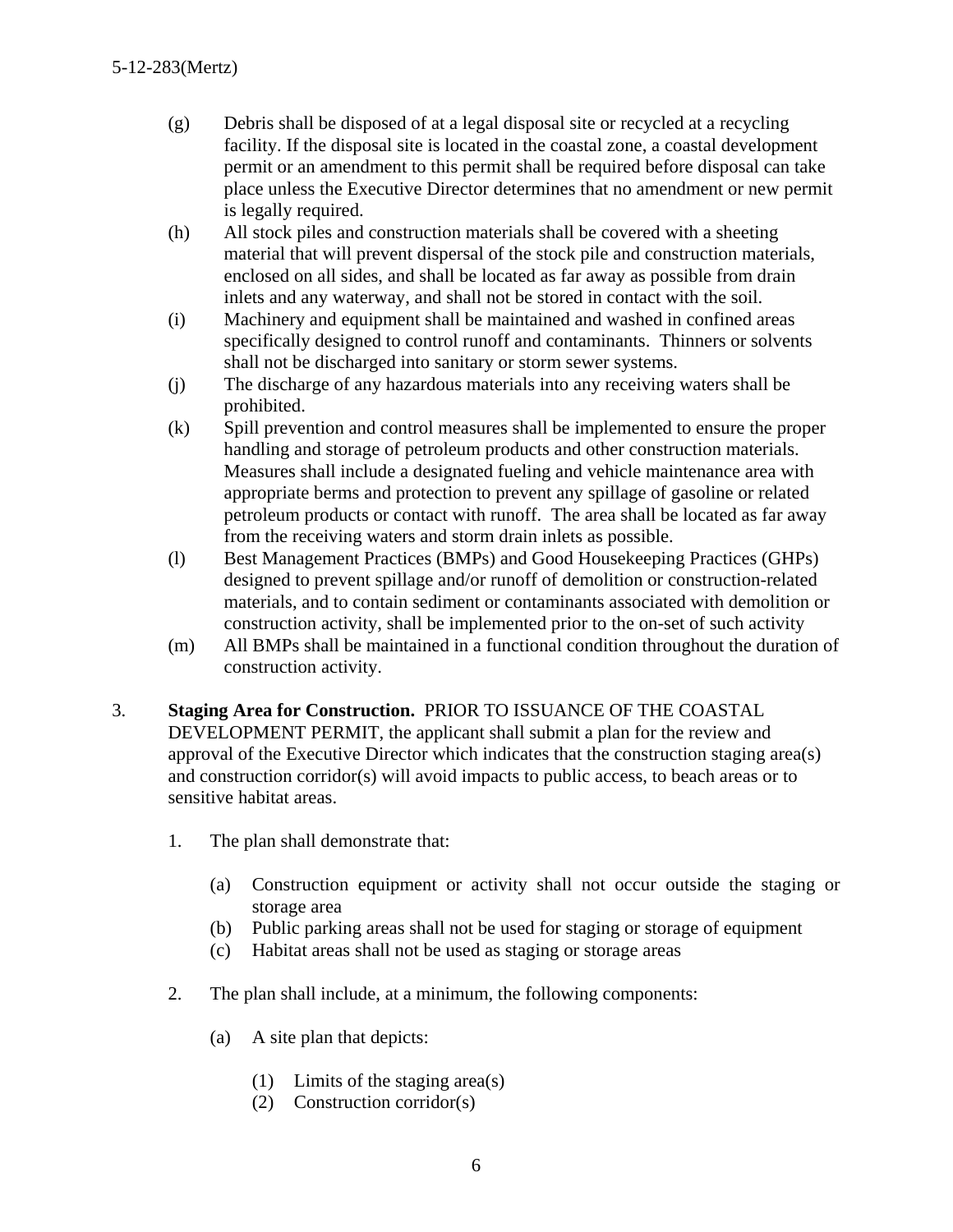- (3) Construction site
- (4) Location of construction fencing and temporary job trailers, if any
- B. The permittee shall undertake development in accordance with the approved final plans. Any proposed changes to the approved final plans shall be reported to the Executive Director. No changes to the approved final plans shall occur without a Commission amendment to this coastal development permit unless the Executive Director determines that no amendment is legally required.
- 4. **Future Improvements.** This permit is only for the development described in Coastal Development Permit No. 5-12-283. Pursuant to Title 14 California Code of Regulations Section 13253(b)(6), the exemptions otherwise provided in Public Resources Code Section 30610(b) shall not apply to this development governed by the Coastal Development Permit No. 5-12-283. Accordingly, any future improvements to the structures authorized by this permit, including but not limited to, repair and maintenance identified as requiring a permit in Public Resources Section 30610(d) and Title 14 California Code of Regulations Sections 13252(a)-(b), shall require an amendment to Permit No. 5-12-283 from the Commission or shall require an additional coastal development permit from the Commission or from the applicable certified local government.
- 5. **Future Foundation/Subsurface Structure Exposure Plans.** In the event any project features initially proposed to be subsurface subsequently become exposed to view from public vantage points including but not limited to the public beaches and coastal trail in the vicinity of the site, the permittee shall, through the coastal development permit process, seek to remedy the visual impact of the exposed structure(s) through, among other possible means, aesthetic treatment of the exposed structures such that they match the appearance of surrounding terrain to the extent feasible and minimize visual impact of the exposed structures.
- 6. **Assumption of Risk, Waiver of Liability and Indemnity.** By acceptance of this permit, the applicant acknowledges and agrees (i) that the site may be subject to hazards from liquefaction, erosion, landslide, sea level rise and related hazards; (ii) to assume the risks to the applicants and the property that is the subject of this permit of injury and damage from such hazards in connection with this permitted development; (iii) to unconditionally waive any claim of damage or liability against the Commission, its officers, agents, and employees for injury or damage from such hazards; and (iv) to indemnify and hold harmless the Commission, its officers, agents, and employees with respect to the Commission's approval of the project against any and all liability, claims, demands, damages, costs (including costs and fees incurred in defense of such claims), expenses, and amounts paid in settlement arising from any injury or damage due to such hazards.
- 7. **Deed Restriction.** PRIOR TO ISSUANCE OF THE COASTAL DEVELOPMENT PERMIT, the applicant shall submit to the Executive Director for review and approval documentation demonstrating that the applicant has executed and recorded against the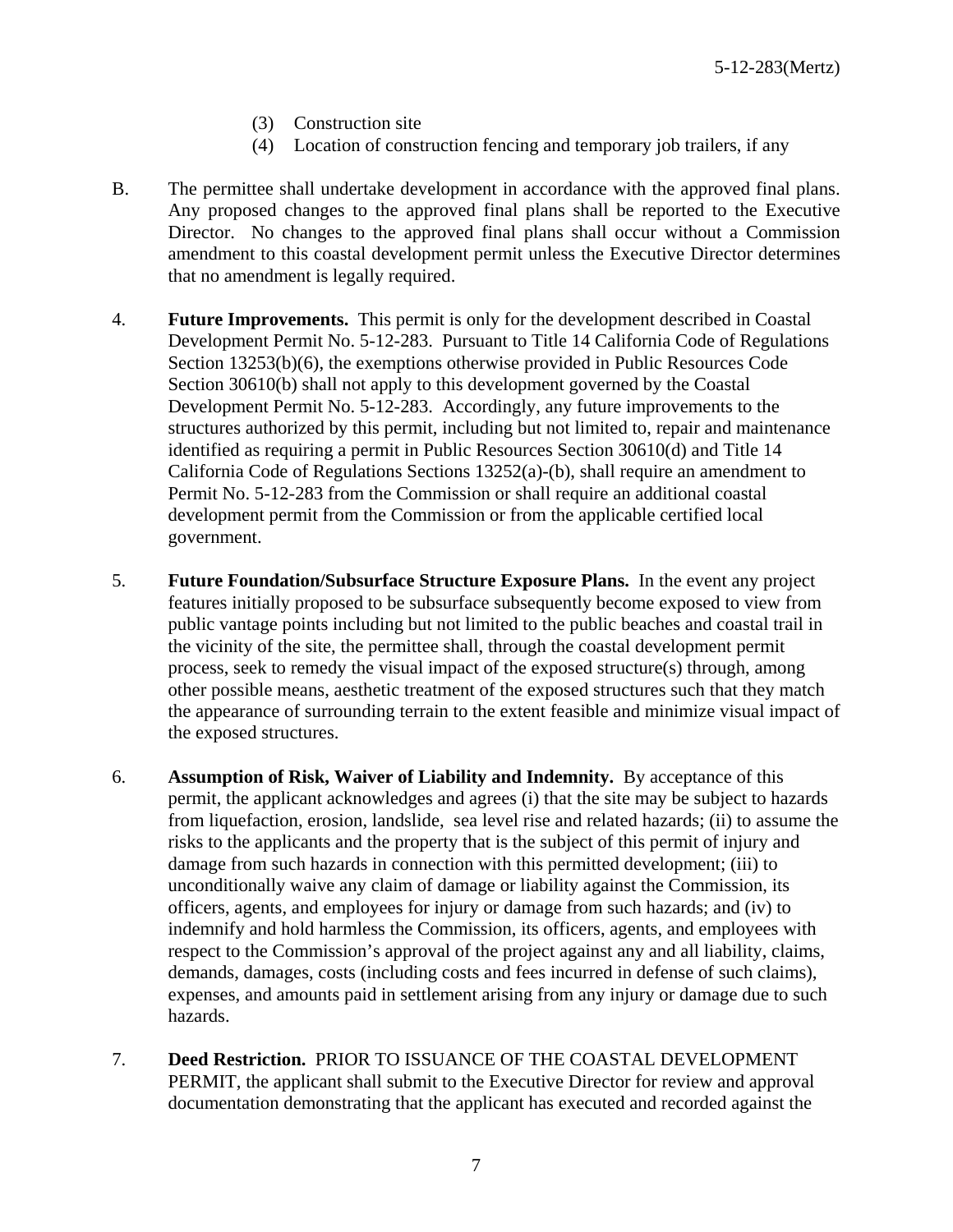parcel governed by this permit a deed restriction, in a form and content acceptable to the Executive Director: (1) indicating that, pursuant to this permit, the California Coastal Commission has authorized development on the subject property, subject to terms and conditions that restrict the use and enjoyment of that property; and (2) imposing all Special Conditions of this permit as covenants, conditions and restrictions on the use and enjoyment of the Property. The deed restriction shall include a legal description of the entire parcel or parcels governed by this permit. The deed restriction shall also indicate that, in the event of an extinguishment or termination of the deed restriction for any reason, the terms and conditions of this permit shall continue to restrict the use and enjoyment of the subject property so long as either this permit or the development it authorizes, or any part, modification, or amendment thereof, remains in existence on or with respect to the subject property.

## **IV. FINDINGS AND DECLARATIONS:**

#### **A. PROJECT LOCATION AND DESCRIPTION**

The subject site is located at 261 West Marquita in the City of San Clemente, Orange County (Exhibit 1 and 2). The site is designated as High Density (single family residential, duplexes, townhouses, and apartments; 24 units/gross acre) in the certified Land Use Plan and is currently developed with a 5-unit condominium structure facing a steep coastal bluff slope and 12-car garage structure facing the frontage road, West Marquita.

The coastal bluff is not currently subject to marine erosion as the OCTA railroad tracks (which are protected by a revetment) are located between the sea and the toe of the bluff. The site consists of a generally flat pad facing West Marquita (where the existing development is located) and descends 85 feet down a steep coastal bluff. Surrounding development consists of multiplefamily residences along West Marquita. The City of San Clemente Coastal Trail which runs parallel to the public beach is located at the toe of the bluff, inland of the OCTA railroad tracks. The nearest public beach access and access to the Coastal Trail is available at the Linda Lane access point located approximately 600 feet downcoast.

The applicant proposes installation of a caisson and grade beam system to stabilize localized settlement of an existing 12-car garage associated with a 5 unit condominium building on a coastal bluff top lot. The proposed work is along the site's southeasterly property line retaining wall and the flatwork (concrete side yard/access area) and steps between to the southeasterly property line and the garage's southeasterly lower wall where localized settlement has occurred. Project plans are included as Exhibit 3.

The proposed project components are as follow:

 demolish a 60-foot long portion of the existing southeasterly property line retaining wall and reconstruct the retaining wall with new caisson and grade beam support system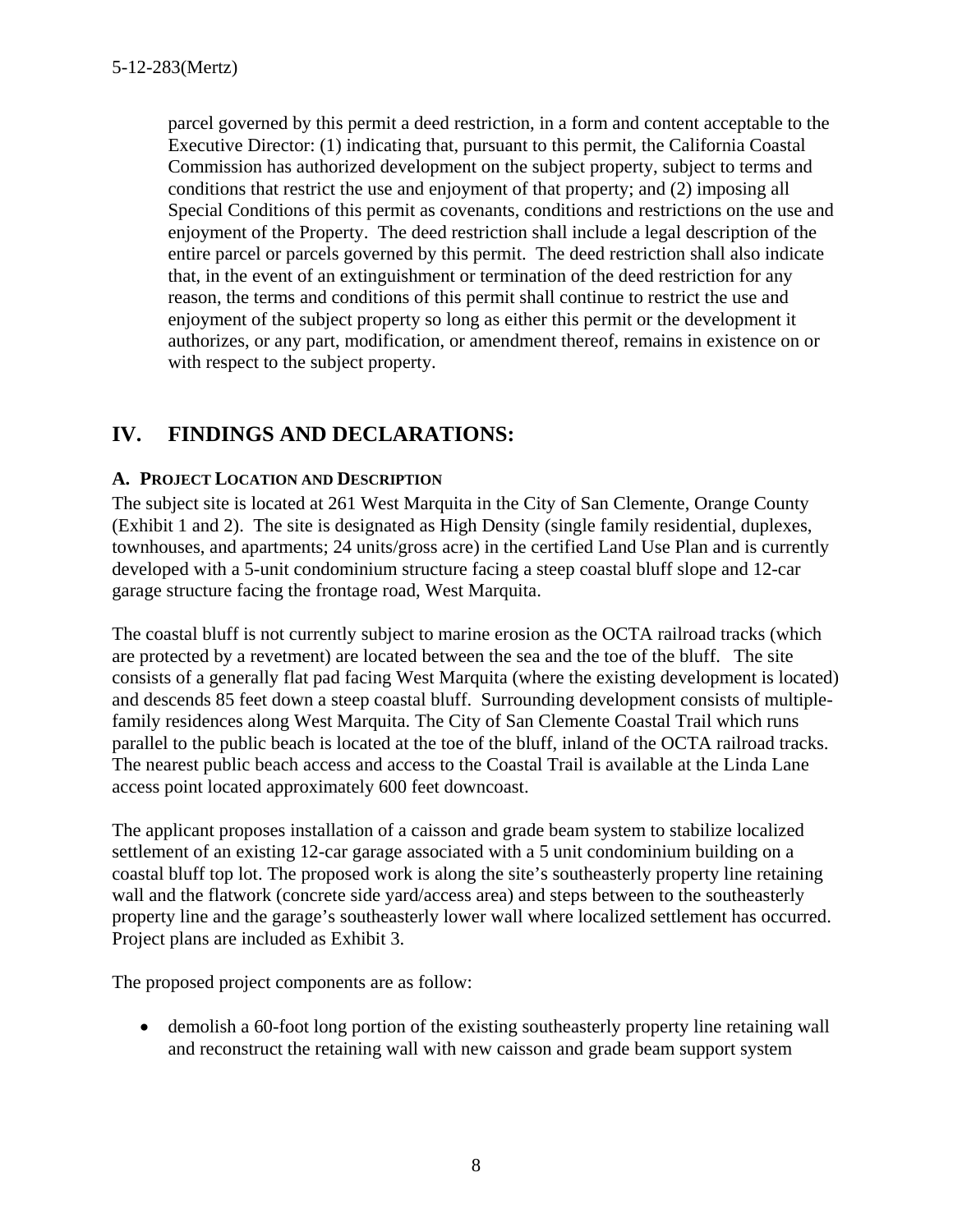- demolish the garage's southeasterly lower wall, excavate to lower the garage floor and reconstruct a new garage lower southeasterly wall supported by a caisson and grade beam system,
- demolish and re-construct concrete flatwork and steps along this concrete side yard/access area and install new sub-drains directing surface runoff to the street

The proposed work is along the southeast property line abutting an adjacent residential development at 259 West Marquita. The proposed work is not on the west facing bluff side of the lot and therefore will not be visible from the public beach below. The new caisson supported retaining wall to stabilize the portion of the lot adjacent to the 12-car garage is proposed to be setback 10 feet from the bluff edge along the 80 foot contour line.

The applicant submitted a geotechnical report prepared by Peter and Associates dated June 5, 2012 which documented distress including severe vertical and lateral movements/separations concluded based on collected data and observations, the primary causes of the observed distress to the subject structures were lateral movements due to lateral stretching (to the rear bluff direction) and differential settlement of the underlying earth materials including the existing fill. The localized settlement of underlying soil materials was not attributed to a slope failure or oversaturation of soils. To stop additional distress to the subject structures, the applicant's geotechnical engineer recommends caissons connected by grade beams and haunches to underpin the existing footings of the distressed portions of the structures.

The Commission's staff geologist, Dr. Mark Johnsson reviewed the submitted geotechnical report, proposed plans and conducted a site visit in October, 2012 and concurs with the recommendations of the applicant's geotechnical report and that the proposed stabilization project is adequately setback from the coastal bluff and assures the stability of the existing development.

#### **Prior Permit History**

In July of 1993 the Commission approved CDP 5-93-143(Mertz & Erwin) for the removal of an existing coastal bluff top patio, installation of 24 caissons and horizontal tie-beam system along the bluff side (west facing) portion of the existing residential building, and new concrete patio surface with a drainage system directing runoff to the street, away from the coastal bluff. The project addressed bluff slope erosion caused by drainage issues (uncontrolled runoff).

In August of 1977, the Commission approved CDP P-5-27-77-1041(Erwin) for the construction of the existing five-unit condominium structure and 12-car garage structure. The development was approved with a 25 foot setback from the bluff edge identified at approximately the 80 foot contour line.

#### **Water Quality**

The protection of water quality is an important aspect of the Coastal Act. Water from the project site will flow into the City of San Clemente's storm drain system ultimately draining to the Pacific Ocean.

Storage or placement of construction materials, debris, or waste in a location subject to erosion and dispersion or which may be discharged into coastal water via rain or wind would result in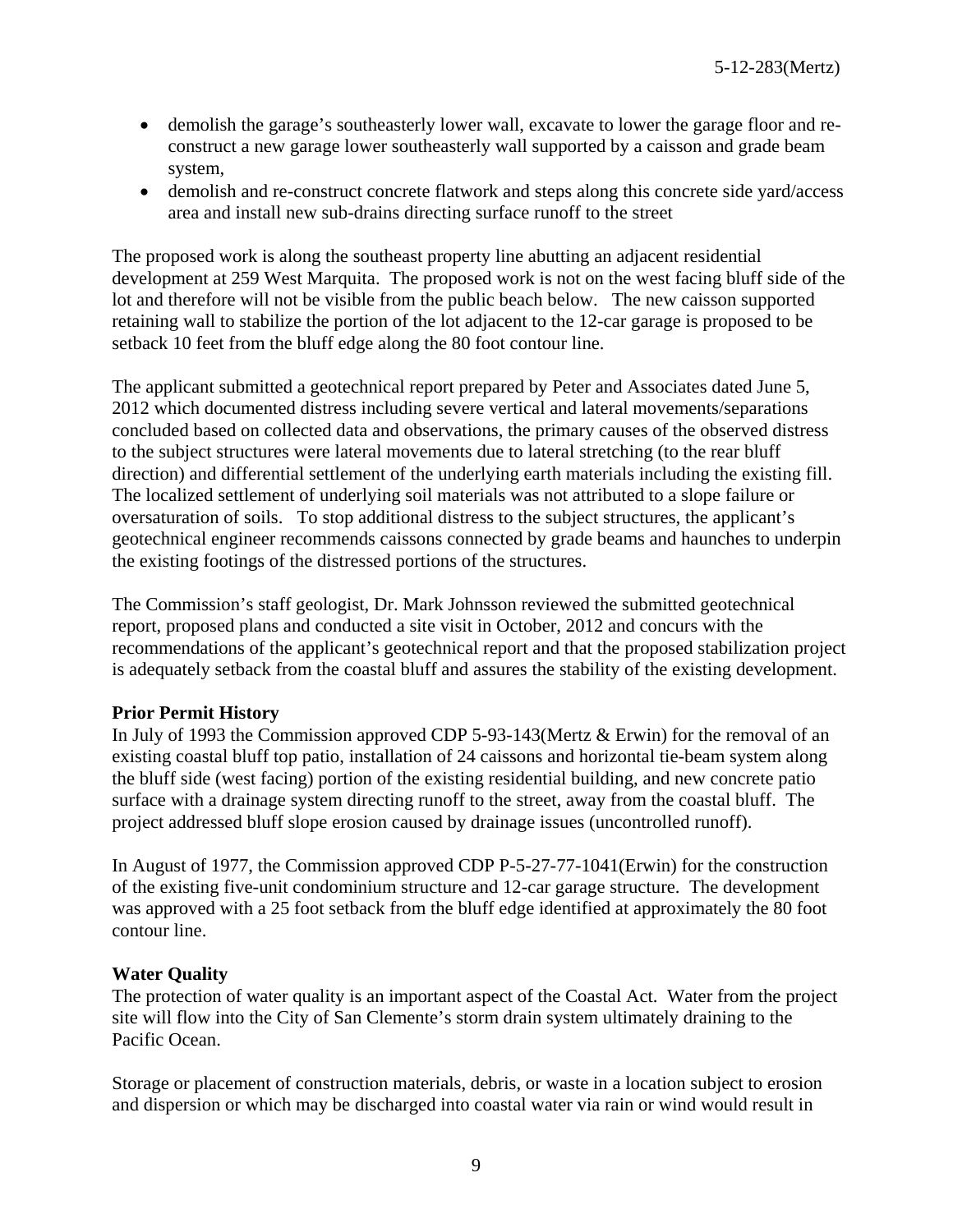adverse impacts upon the marine environment that would reduce the biological productivity of coastal waters. For instance, construction debris entering coastal waters may cover and displace soft bottom habitat. Sediment discharged into coastal waters may cause turbidity, which can shade and reduce the productivity of foraging avian and marine species' ability to see food in the water column. The proposed construction involves demolition of concrete structures, installation of caissons and construction of retaining walls adjacent to a coastal bluff. In order to minimize adverse construction-related impacts upon marine resources, **Special Condition 2** requires the applicant comply with construction-related best management practices (BMPs) to ensure that construction materials, debris and waste does not enter receiving waters or be subject to dispersion and that prevent spillage and/or runoff of demolition or construction related materials and to contain sediment or contaminants associated with demolition or construction activities.

The Commission staff geologist conducted a site visit and reviewed the geotechnical report and proposed plans and agrees that the need for the proposed work has been documented and concurs that the proposed work is the least environmentally damaging alternative as it has a minimal footprint thereby entailing a minimum amount of work to protect the existing structure on a coastal bluff top lot. The applicant has sited the proposed caissons as close to the existing structure as is feasible given the needs for construction equipment and access. Compared to the other structural options, and as conditioned to address impacts to coastal resources, the proposed project is the least environmentally damaging structural alternative.

The coastal bluffs in San Clemente do not contribute/nourish beach sand supplies due to the Orange County Transit Authority (OCTA) railroad tracks located between the base of the bluff and the ocean and are protected by a rock revetment. There is a wide sandy beach between railroad tracks and the ocean, therefore there is no direct wave attack eroding the toe of the bluff along this section of coastal bluff to provide sand nourishment to the beach. Beach sediment is mostly fed by onshore transport of offshore sand. Therefore, the impact to sand supply by the proposed reconstruction of the existing retaining wall is not a factor in this case.

#### **Conformance with Geotechnical Recommendations**

Adherence to the recommendations contained in the above-mentioned geotechnical investigation is necessary to ensure that the proposed project assures stability and structural integrity, and neither creates nor contributes significantly to erosion, geologic instability, or destruction of the site or surrounding area. Therefore, **Special Condition 1** requires that the applicant conform to the geotechnical recommendations in the above mentioned geotechnical investigation.

#### **Assumption of Risk**

Although adherence to the geotechnical consultant's recommendations will minimize the risk of damage from erosion, the risk is not eliminated entirely. The site is an oceanfront bluff top site, which is inherently hazardous. Given that the applicant has chosen to implement the project despite potential risks from bluff erosion and landslides, the applicant must assume the risks. Therefore, the Commission imposes **Special Condition 6** requiring the applicant to assume the risk of the development. In this way, the applicant is notified that the Commission is not liable for damage as a result of approving the permit for development. The condition also requires the applicant to indemnify the Commission in the event that third parties bring an action against the Commission as a result of the failure of the development to withstand the hazards. Additionally,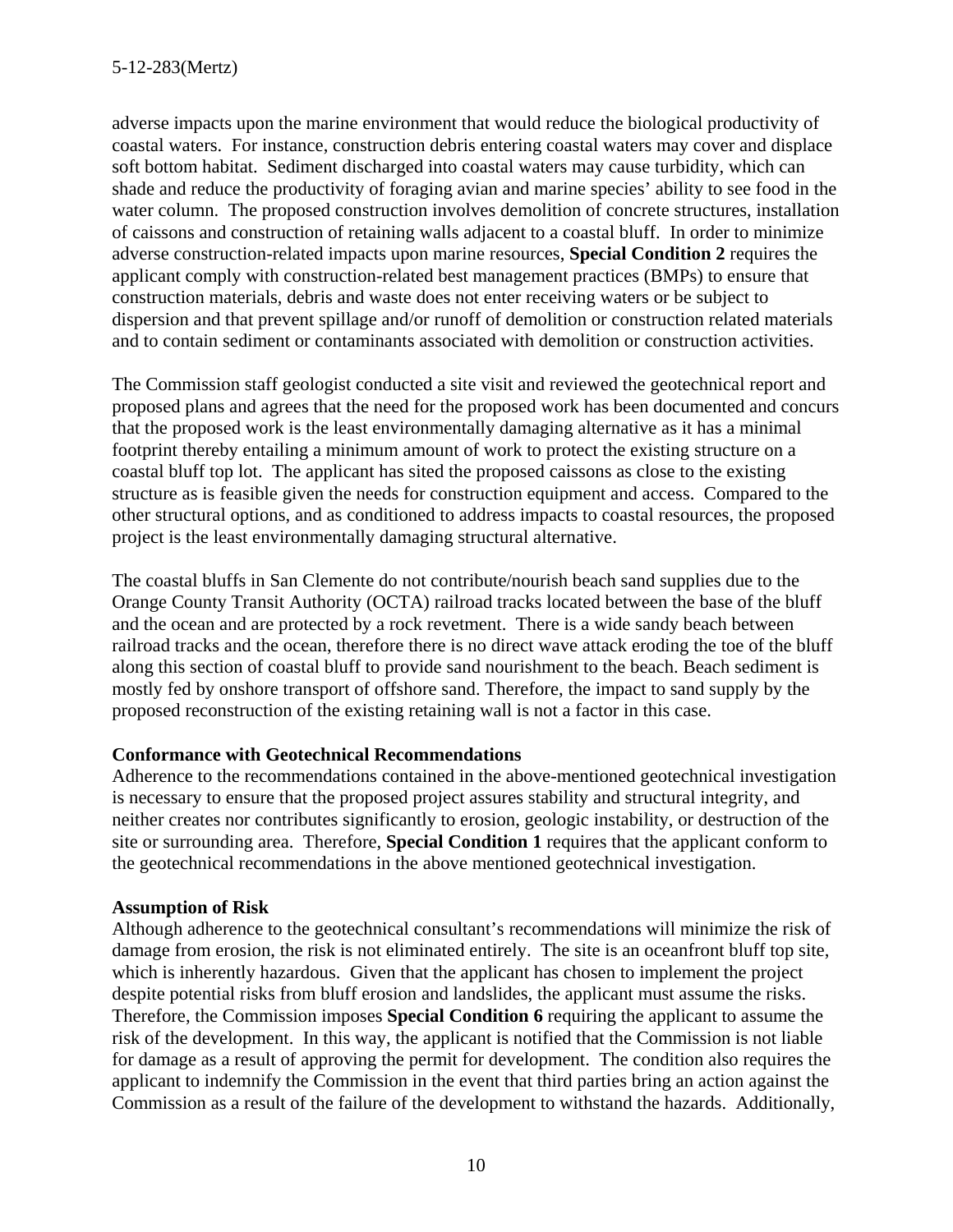the Commission imposes **Special Condition 7** requiring the applicant record a generic deed restriction to ensure that future owners of the property will be informed of the conditions of this permit. As conditioned, the Commission finds the proposed project is consistent with Section 30253 of the Coastal Act.

#### **Visual Resources**

Although, the proposed work is not on the west facing bluff side of the lot and not be visible from the public beach below, there is always the possibility of gross slope failure along coastal bluffs that would expose the proposed subsurface structures along coastal bluffs to view from public vantage points including but not limited to the public beaches and coastal trail in the vicinity of the site. Therefore, the Commission imposes **Special Condition 5** requiring the applicant through the coastal development permit process, seek to remedy the visual impact of the exposed structure(s) through, among other possible means, aesthetic treatment of the exposed structures (i.e., caisson/grade beam structures) such that they match the appearance of surrounding terrain to the extent feasible and minimize visual impact of the exposed structures.

#### **B. HABITAT**

As conditioned, the development will not result in significant degradation of adjacent habitat, recreation areas, or parks and is compatible with the continuance of those habitat, recreation, or park areas. Therefore, the Commission finds that the project, as conditioned, conforms to Section 30240(b) of the Coastal Act.

#### **C. DEVELOPMENT**

The development is located within an existing developed area and is compatible with the character and scale of the surrounding area. However, the proposed project raises concerns that any future repair and maintenance of the project site potentially may result in a development which is not consistent with the Chapter 3 policies of the Coastal Act and the Commission's regulations. Section 13252 of the Commission's regulations provides that certain repair and maintenance activities require a coastal development permit because they involve a risk of substantial adverse impacts to coastal resources. Therefore, to assure that future development is consistent with the Chapter 3 policies of the Coastal Act, the Commission imposes **Special Condition 4** requiring the applicant to apply for an amendment to this CDP or a new CDP, if applicable, for any future development within the subject site. As conditioned the development conforms to the Chapter 3 policies of the Coastal Act.

#### **D. PUBLIC ACCESS**

The proposed development will not affect the public's ability to gain access to, and/or to use the coast and nearby recreational facilities. Therefore, as proposed and as conditioned, the project conforms to Sections 30210 through 30214, Sections 30220 through 30224, and 30252 of the Coastal Act.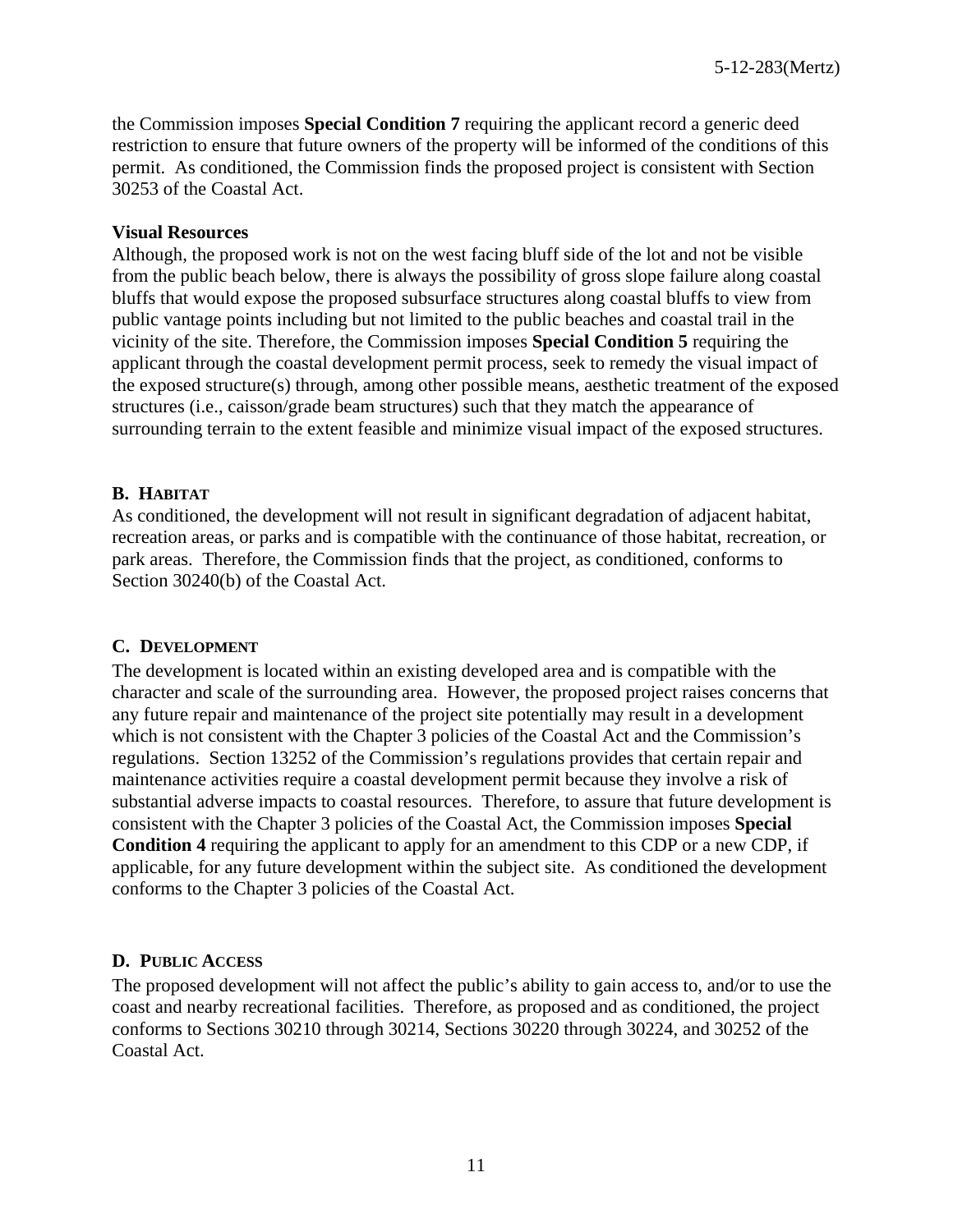#### **E. WATER QUALITY**

The proposed development has a potential for a discharge of polluted runoff from the project site into coastal waters. The development, as proposed and as conditioned, incorporates construction best management practices to minimize the effect of construction activities on the marine environment. These conditions include, but are not limited to, one or more of the following: the appropriate management of equipment and construction materials, a contained staging area, and construction best management practices to minimize the project's adverse impact on coastal waters. Therefore, the Commission finds that the proposed development, as conditioned, conforms to Sections 30230 and 30231 of the Coastal Act regarding the protection of water quality to promote the biological productivity of coastal waters and to protect human health.

#### **F. LOCAL COASTAL PROGRAM**

The Commission certified the Land Use Plan for the City of San Clemente on May 11, 1988, and certified an amendment approved in October 1995. On April 10, 1998, the Commission certified with suggested modifications the Implementation Plan portion of the Local Coastal Program. The suggested modifications expired on October 10, 1998. The City re-submitted on June 3, 1999, but withdrew the submittal on October 5, 2000. As conditioned, the proposed development is consistent with Chapter 3 of the Coastal Act and with the certified Land Use Plan for the area. Approval of the project, as conditioned, will not prejudice the ability of the local government to prepare a Local Coastal Program that is in conformity with the provisions of Chapter 3 of the Coastal Act.

#### **G. CALIFORNIA ENVIRONMENTAL QUALITY ACT (CEQA)**

Section 13096 of the Commission's regulations requires Commission approval of Coastal Development Permit applications to be supported by a finding showing the application, as conditioned by any conditions of approval, to be consistent with any applicable requirements of the California Environmental Quality Act (CEQA). Section 21080.5(d)(2)(A) of CEQA prohibits a proposed development from being approved if there are feasible alternatives or feasible mitigation measures available which would substantially lessen any significant adverse effect which the activity may have on the environment.

As conditioned, there are no feasible alternatives or additional feasible mitigation measures available which will substantially lessen any significant adverse impact the activity would have on the environment. Therefore, the Commission finds that the proposed project, as conditioned to mitigate the identified impacts, is consistent with CEQA and the policies of the Coastal Act.